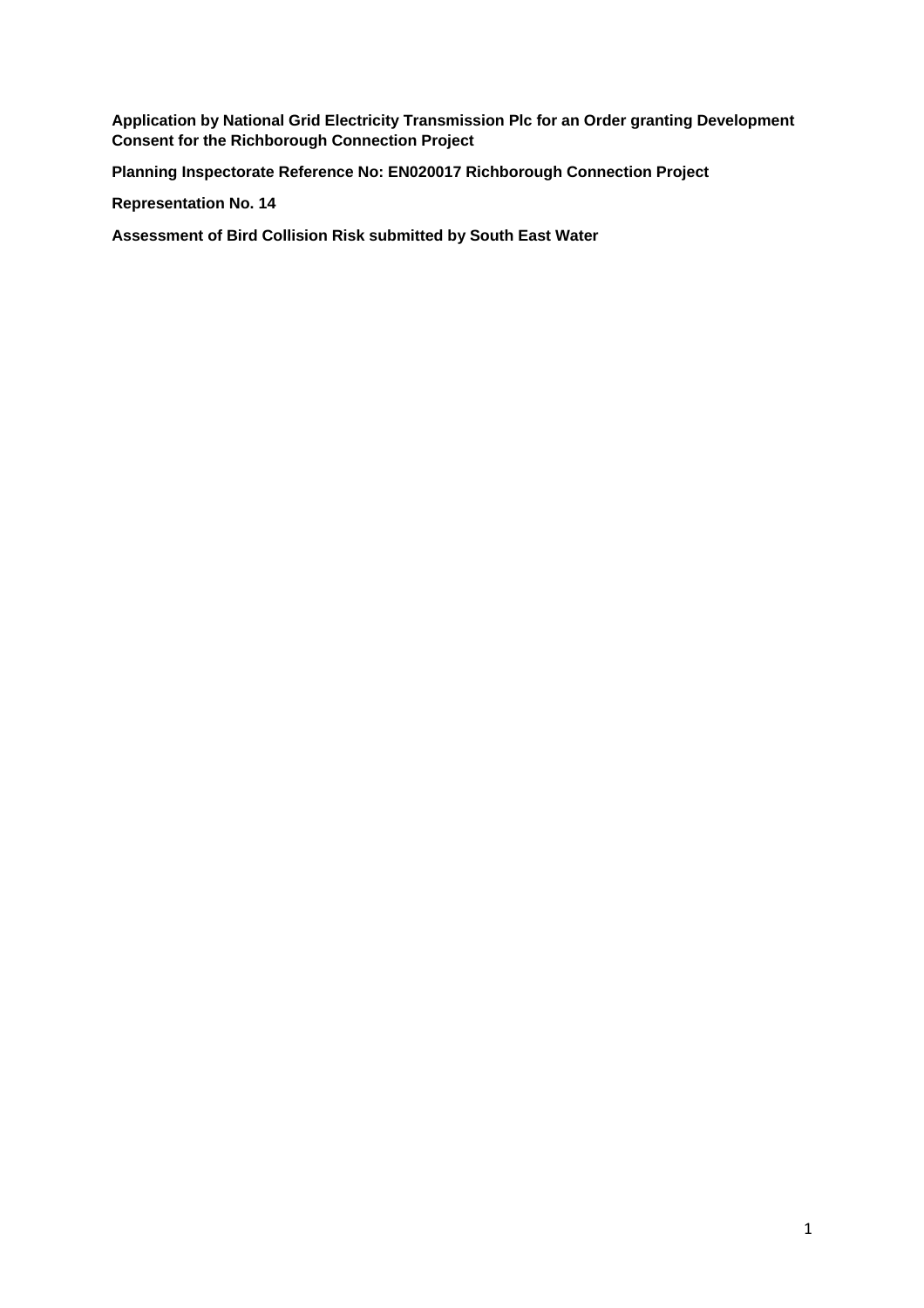## **Assessment of Bird Collision Risk – Broad Oak Reservoir and the RCP**

- 1 This note has been written by Emma Goddard; Head of Environment at South East Water.
- 2 It is well documented that many reservoirs across the country are notified Sites of Special Scientific Interest (SSSI) and in some cases Special Protection Areas (SPA) on the basis of their waterfowl / over-wintering bird populations. In some cases these reservoirs become important for large numbers of birds in a short space of time. For example, Abberton Reservoir in Essex (completed in 1941) was designated a SSSI due to its importance for birds only 14 years after its completion in 1955, the site is now an SPA due its European importance for birds.
- 3 Similarly, our own reservoir at Arlington in East Sussex became a SSSI due to its over wintering widgeon populations in 1985, only 14 years after its construction. Arlington can hold up to 10,000 widgeon during the winter months (1% of the UK population).
- 4 Both reservoirs were built and designed without the raft of environmental legislation that is present today. As a result, the proposed reservoir at Broad Oak has been designed to ensure it accommodates environmental legislation. In turn, compared to reservoirs built and designed without this legislation in place, in the long term, the reservoir at Broad Oak will provide wider opportunities for wildlife.
- 5 The proposed reservoir at Broad Oak will provide a variety of open water, wetland, fen and marsh habitats all of which will form important habitat features for a variety of bird species. Amongst the species likely to utilise the newly created habitats available at Broad Oak will be divers, grebes, ducks, geese, swans, coots and gulls. **All of these bird species are know to be prone to collisions where power lines occur in close proximity to water bodies.**
- 6 Such species are often present in large numbers during the winter when they overwinter on reservoir sites. They also utilise open water habitat as stop off points during Spring and Autumn migration/passage. It is during these times when bird populations are at their highest that there are high levels of risk associated with power lines that are immediately next to water bodies. The reason for this is that many of these species find it difficult to navigate around power lines as they descend onto open water bodies. **This results in an increased risk of collision if electricity lines are in an open landscape or close to surface water**.
- 7 This is the case at Abberton Reservoir, where a power line lies between the western end of the reservoir and an arable field. In 2006, *Frost<sup>1</sup>* documented that the area suffered highest mortality

<sup>&</sup>lt;sup>1</sup> Frost D. (2008) The use of 'flight diverters' reduces mute swan *Cygnus olor* collision with power lines at Abberton Reservoir, Essex, England. *Conservation Evidence*, 5, 83-91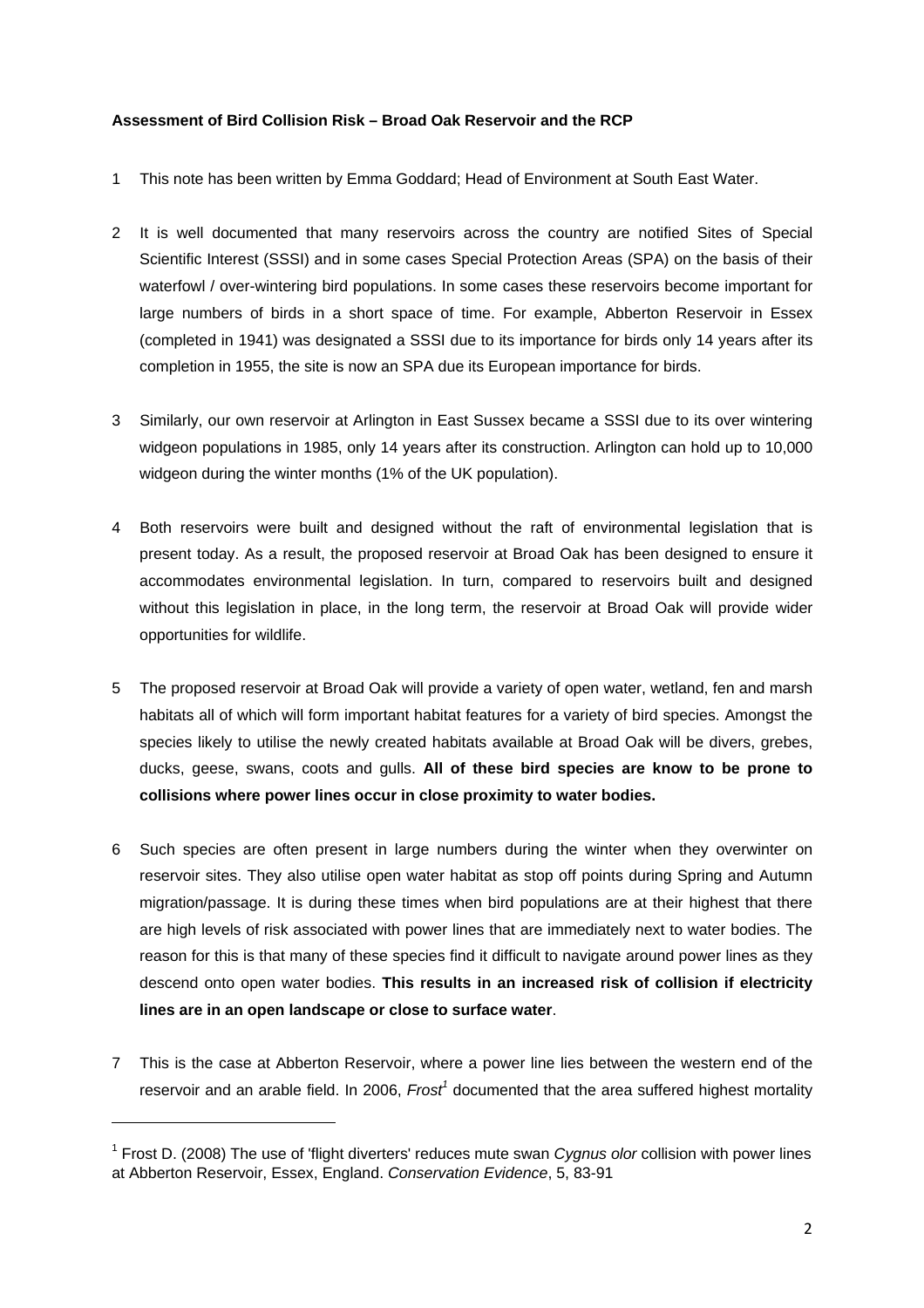rates in mute swan during late winter and spring when swans fly from feeding areas to and from the reservoir crossing the route of the power lines. Collisions were also recorded in the same area for cormorant, gadwall, tufted duck and grey heron.

- 8 The current proposed route of the RCP lies very close to the proposed reservoir at Broad Oak. At the 36m AOD level, the RCP runs along the side of the reservoir (within 250m) for one kilometre. In addition to this, the RCP crosses the river diversion corridor for the Sarre Penn, over sailing this area for 605m.
- 9 In relation to bird collision risk, there is a higher risk where power lines are in close proximity and/or over water bodies or river crossings. Also, if lines are on main flight lines in and out of both breeding and overwintering water bodies.
- 10 The winter period is a bigger risk for bird strike, as high concentrations of birds can be subject to significant collision.
- 11 Within the reservoir area there are currently two overhead power lines. One, a 400 KV line, will remain after the reservoir has been constructed. This runs perpendicular to the reservoir; 500m of it is within 250m of the 36m AOD top water level reservoir. This line does not either cross or over sail the reservoir.
- 12 The second is a 132KV line, which will be undergrounded as part of the reservoir scheme design, and, as a result, will pose no risk for bird strike.
- 13 Along the eastern and southern aspects of the proposed reservoir, for a total distance of 1km, the proposed RCP will present a risk of bird collision for birds utilising the available habitats at the proposed reservoir. The risk of bird collision has not been assessed as part of the Environmental Assessment for the RCP. The Applicant has not provided an assessment of the environmental effects of the RCP on birds that will utilise the available habitats at the proposed reservoir either in terms of the impacts of the RCP in isolation or in combination with the existing 400kv overhead line. It is South East Water's view that this is a significant omission and is a failure by the Applicant to comply fully with the requirements of the Infrastructure Planning (Environmental Impact Assessment) Regulations 2009. The risks described need to be fully understood, and mitigation clearly identified and remedied, to ensure that both infrastructure projects can be delivered within the same corridor.
- 14 Further, an understanding of both the level of risk to birds, and the necessary mitigation measures, should be available to the Examining Authority. If bird risk is such that a planning permission for the reservoir could not be granted unless a section of the RCP were undergrounded in order to satisfy the planning authority and Natural England that significant